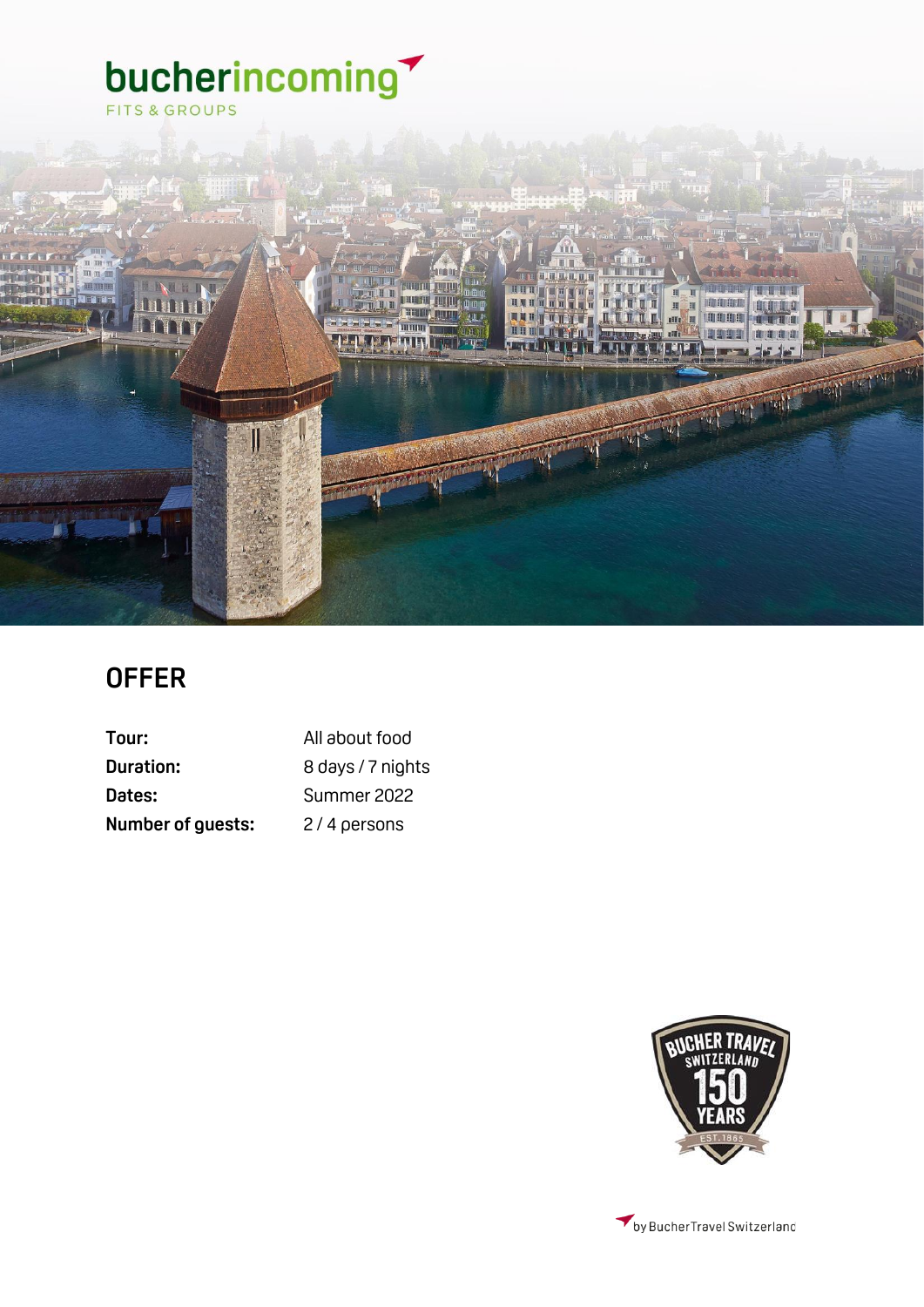### **Accommodation – 5\* Hotels**

#### **Day 1 – 3 – Montreux – Fairmont Le Montreux Palace**

Signature double room with lake view, with AC [www.fairmont.com](http://www.fairmont.com/)

#### **Day 3 – 5 – Zermatt – Grand Hotel Zermatterhof**

Deluxe double room with Matterhorn view, no AC [www.zermatterhof.ch](http://www.zermatterhof.ch/)

#### Note:

• Open from June 24 – September 18, 2022

#### **Day 5 – 7 – Lucerne – Hotel Schweizerhof**

Deluxe double room with lake view, with AC [www.schweizerhof-luzern.ch](http://www.schweizerhof-luzern.ch/)

#### **Day 7 – 8 – Zurich – Hotel Baur au Lac**

Deluxe double room with view to courtyard, canal or city, with AC [www.bauraulac.ch](http://www.bauraulac.ch/)

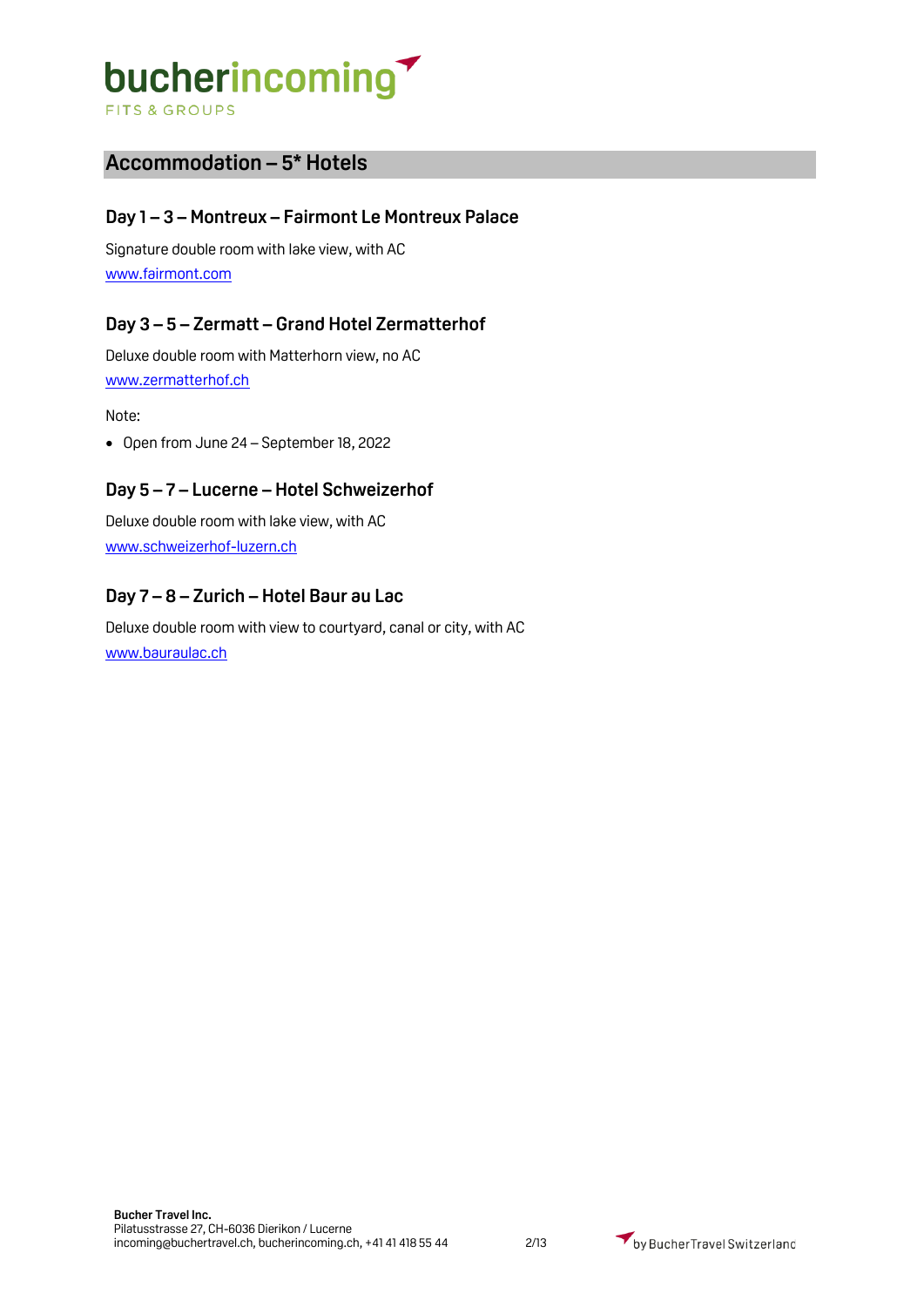### **Accommodation – 4\* Hotels**

#### **Day 1 – 3 – Montreux –Grand Hotel Suisse Majestic**

Deluxe double room with lake view, with AC [www.suisse-majestic.com](http://www.suisse-majestic.com/)

#### **Day 3 – 5 – Zermatt – Romantik Hotel Julen**

Romantic double room with Matterhorn view, with AC [www.julen.ch](http://www.julen.ch/)

#### **Day 5 – 7 – Lucerne – Hotel Montana**

Double room with lake and mountain view, with AC [www.hotel-montana.ch](http://www.hotel-montana.ch/)

#### **Day 7 – 8 – Zurich – Hotel Glockenhof**

Style double room, with AC [www.glockenhof.ch](http://www.glockenhof.ch/)

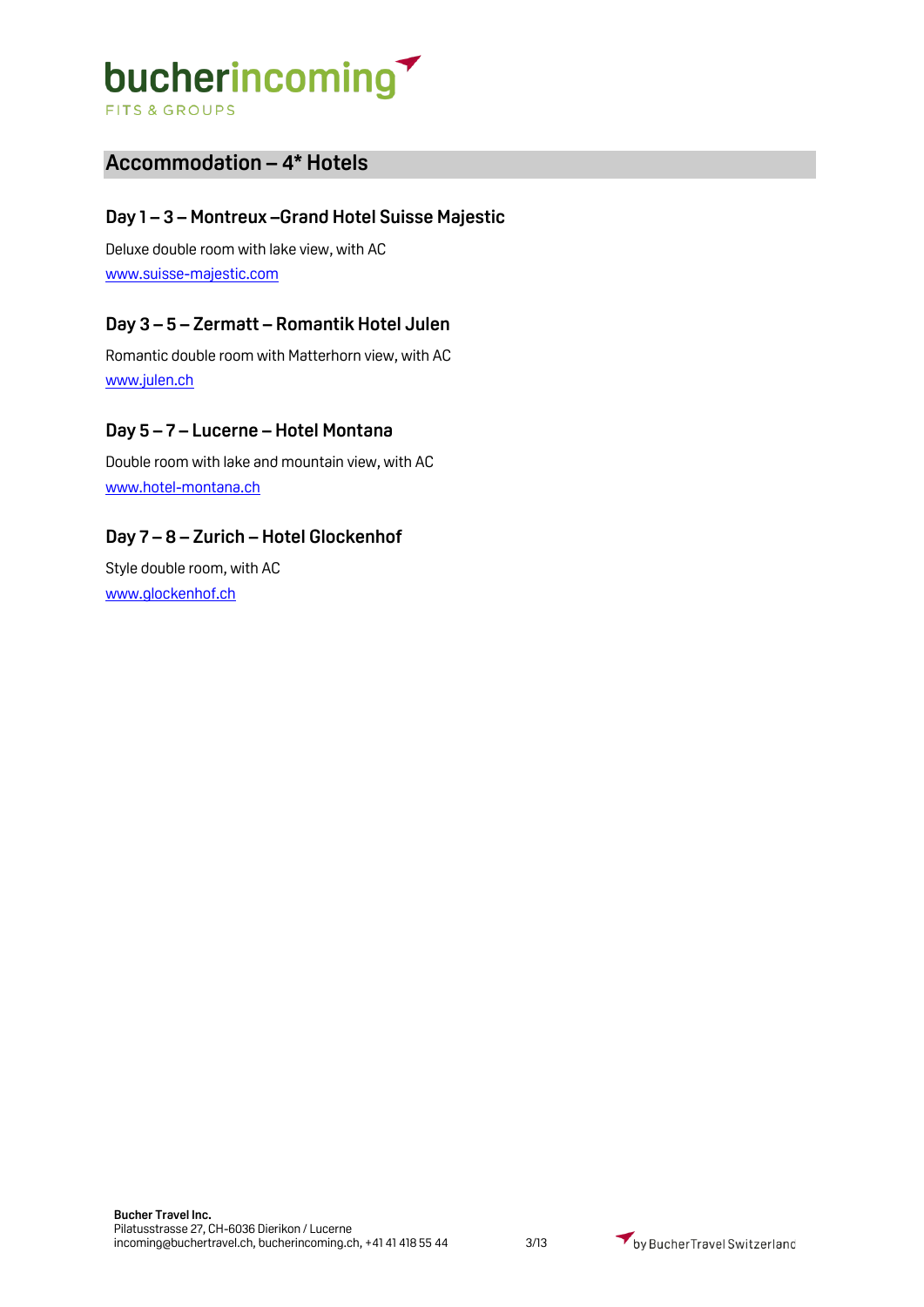**FITS & GROUPS** 

### **Program**

#### **Day 1**

Arrival in Switzerland and travel to Montreux

- Arrival Geneva airport, flight tba
- Private airport assistant for meet & greet, hand over travel documents and escort to train
- First class train from Geneva airport to Montreux by Swiss Travel Pass

#### Note:

- Train ride approx. 1 ¼ hours, direct train, no seat reservation possible
- Arrival also at Zurich airport possible

#### Option:

• Swiss Travelling Bellboy luggage transfer from Geneva airport to Montreux hotel

Montreux is a well-frequented resort on Lac Leman (Lake of Geneva), thanks to its beautiful location and pleasant surrounding countryside. The city stretches gently along the shore of a wide, south-facing bay and rises above the lake like a huge amphitheater amidst the wooded and vine-clad slopes. Montreux has attracted many visitors since the 18th century. Its palm trees give sample proof of its mild climate. The main features of the city are the Vieux Montreux (the old parts of the township) and, of course, the visit of the Castle of Chillon – one of the most impressive, medieval strongholds of Switzerland, immortalized by many famous poets.



Montreux Chillon castle Montreux Riviera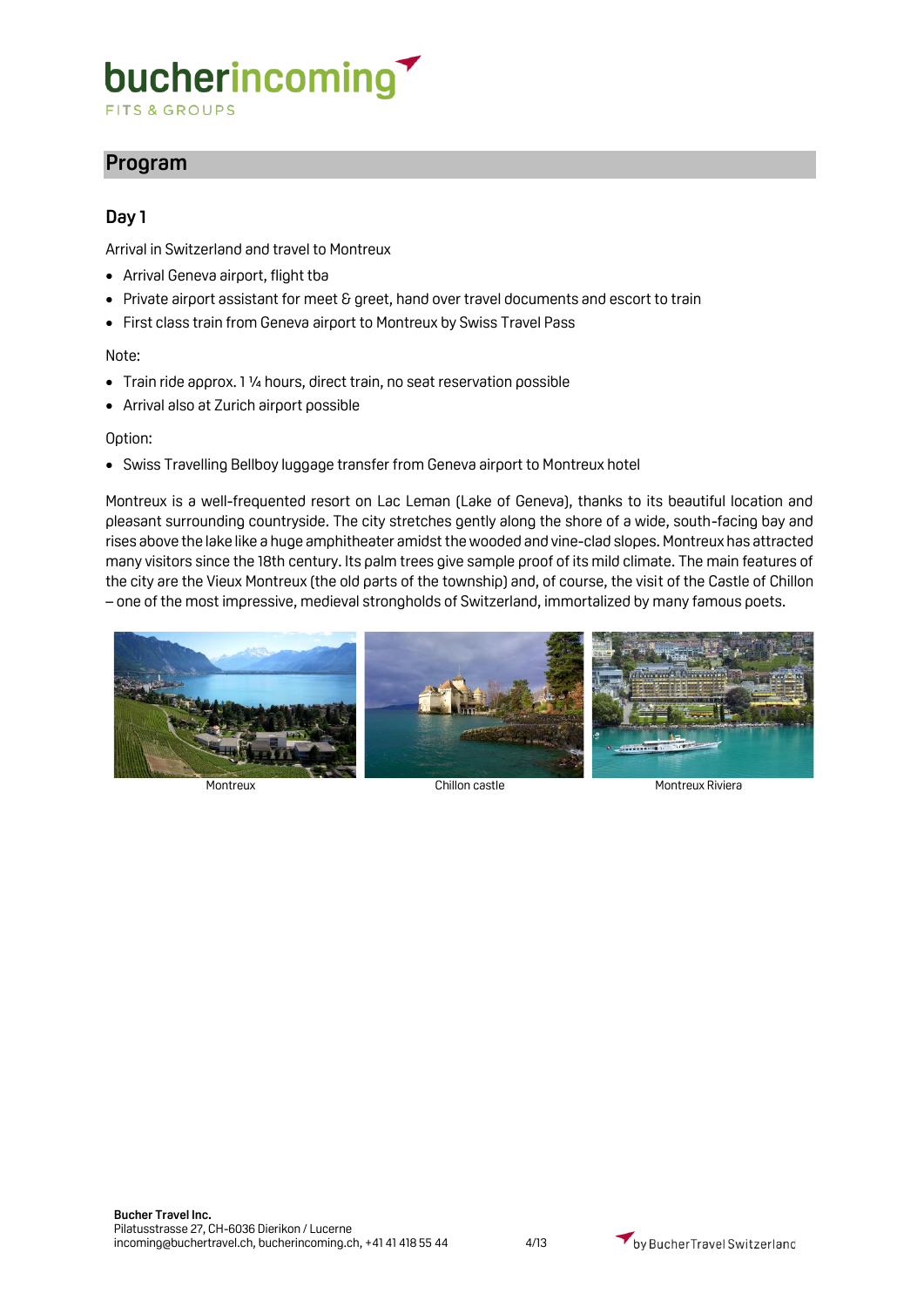**FITS & GROUPS** 

### **Day 2**

Half day excursion to Lavaux region

- Private driver for half day excursion to Lavaux region, 4 hours
- Private wine tasting at local winery including 5 wines, bread, cheese & jerky

#### Note:

• Driving time approx. 30 minutes per way

Discover the terraced vineyards of Lavaux, one of the most famous wine-growing regions in Western Switzerland. Whether you want to take a stroll or a hike, these paths are ideal for getting acquainted with the area, so much loved by many, many artists and royalties. Here you can enjoy a wine tasting in the middle of this wonderful scenery.

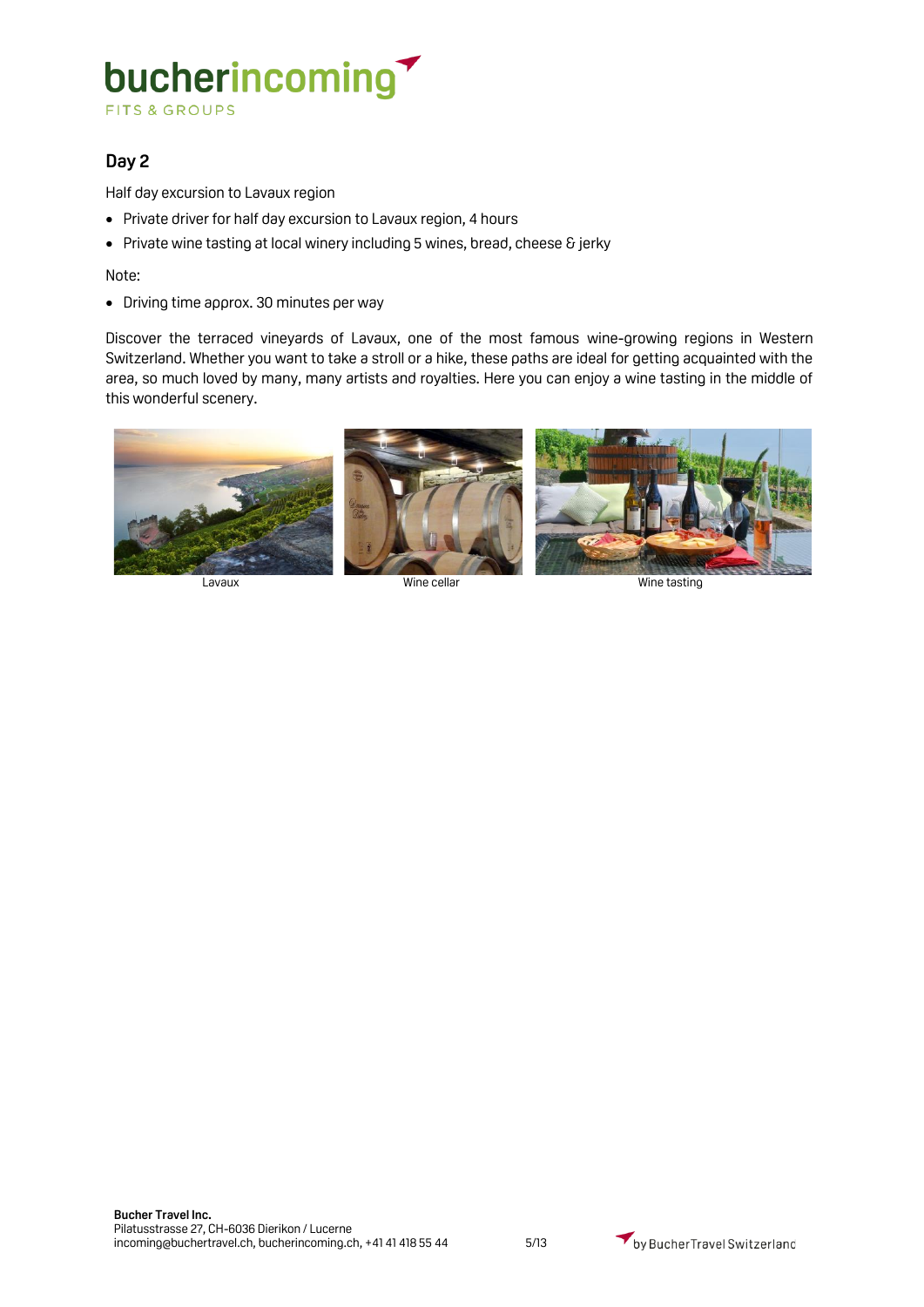**FITS & GROUPS** 

#### **Day 3**

Travel from Montreux to Zermatt

- First class train from Montreux to Zermatt by Swiss Travel Pass
- Transfer from Zermatt train station to Zermatt hotel by hotel electro taxi

#### Note:

• Train ride approx. 2 ¾ hours, change trains in Visp, no seat reservation possible

#### Option:

• Swiss Travelling Bellboy luggage transfer from Montreux hotel to Zermatt hotel

This legendary resort is presided over by the mighty Matterhorn, the world's most famous rock. The Matterhorn is a natural pyramid glittering in the sun and is the European Alps' most photographed mountain. Zermatt, a car-free village, has been able to retain the character of a traditional, idyllic Alpine village. Even the architecture has largely remained unchanged. Zermatt is a car-free resort and visitors can breathe deeply in the bracing air of this high altitude village, located between 1,620 m / 5,314 ft. and 3,820 m / 12,530 ft. All modern facilities, as expected of a Best of the Alps resort, are available and excellent hotels and gourmet restaurants meet the expectations of even the most discerning guests. Nine mountain railways and ski lifts make the area around Zermatt the biggest summer ski area in the Alps. All of the highest Alpine peaks can be seen from this Swiss town.







Zermatt village Village of Zermatt Matterhorn with Grindjisee

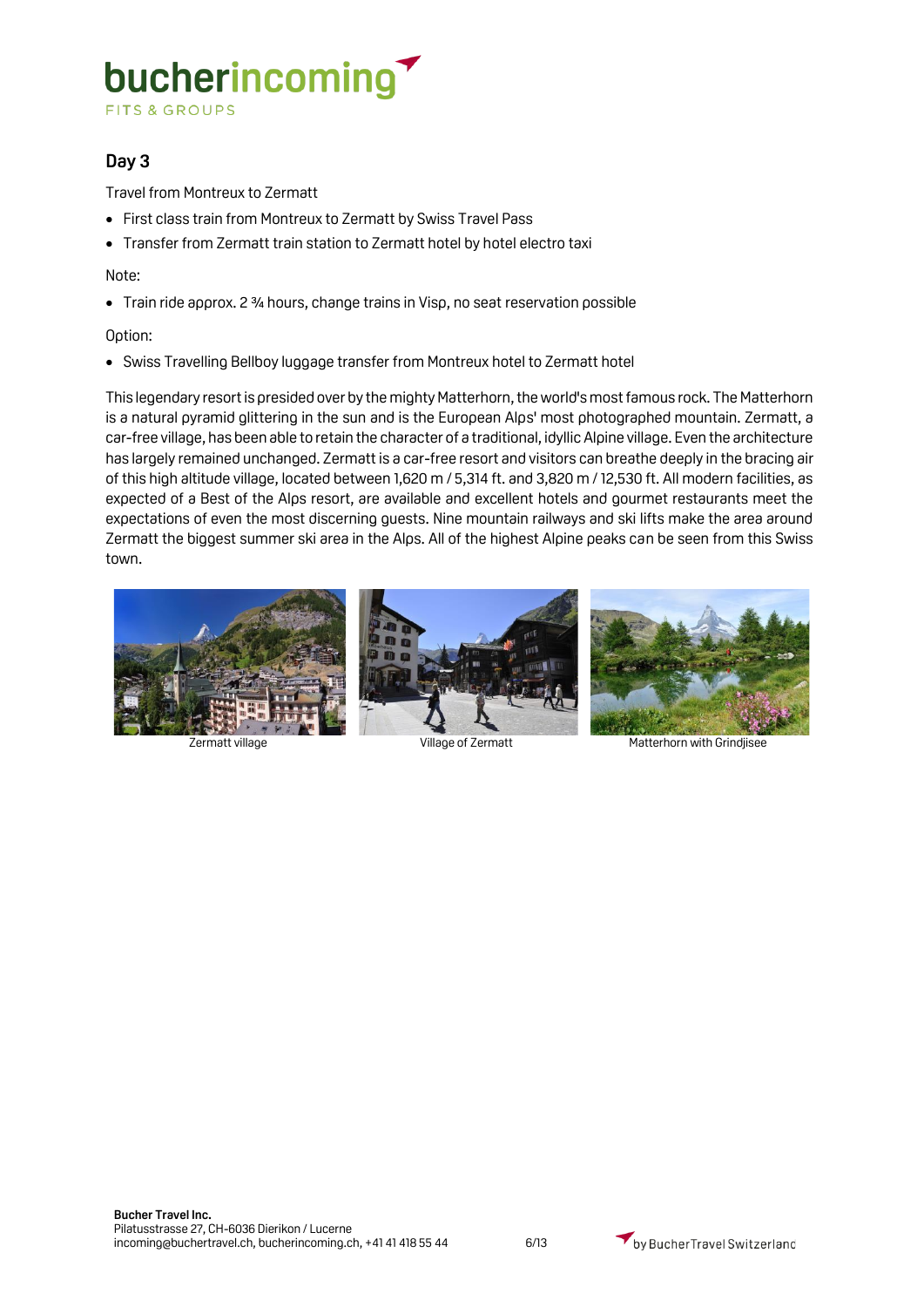FITS & GROUPS

#### **Day 4**

Excursion to Mount Rothorn

- Private hiking guide for full day, 8 hours
- Tickets to Mount Rothorn and back
- Traditional Swiss Picnic with bread, cheese, sausage, jerky and Swiss white wine

Note:

• Duration of excursion approx. 8 hours

The underground funicular railway will take you from Zermatt up to Sunnegga. Here you can enjoy your first stop or continue right away by gondola and cable car to the gorgeous Rothorn. Of course, you can also hike this partly. From the peak of the Rothorn at 3103 meters there is the most spectacular view across the whole Zermatt region as far as the Matterhorn. On this walk around the Rothorn restaurant, yof 18 sculptures will connect you on an artistic level with the Alpine world of Zermatt and its many tales. On your way back, you can also walk some parts and see wonderful spots as the Stellisee for example. Your hiking guide will find the best fitting hike for you and not only this, he will also spoil you with a very typical Swiss picnic in the middle of the mountains.



Cable car to Mount Rothorn Stellisee Stellisee Hiking





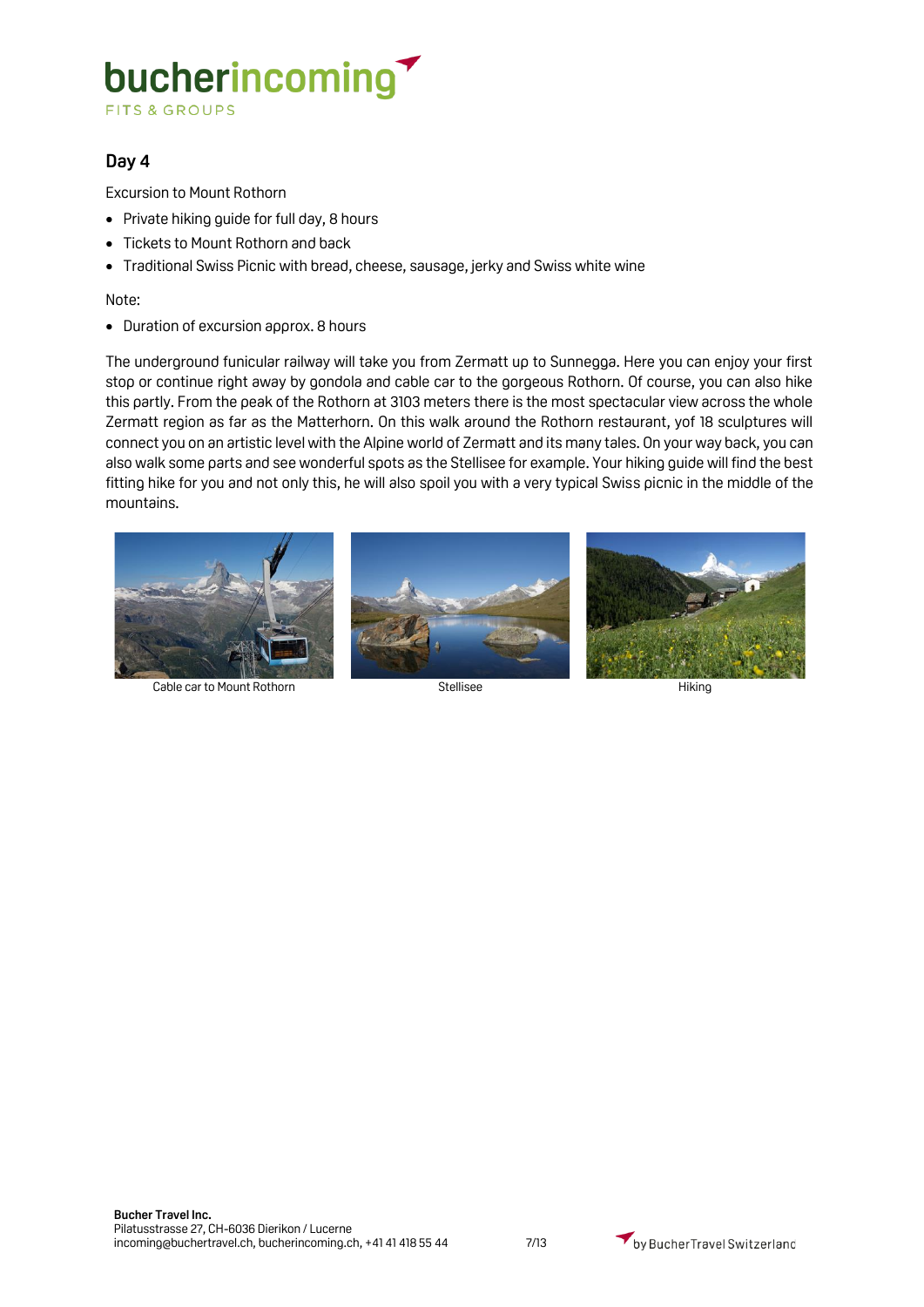**FITS & GROUPS** 

#### **Day 5**

Travel from Zermatt to Lucerne

- Transfer from Zermatt hotel to Zermatt train station by hotel electro taxi
- First class train from Zermatt to Lucerne by Swiss Travel Pass
- Private chocolate workshop and tasting at Max Chocolatier, 1 ½ hours

#### Note:

• Train ride approx. 3 ½ hours, change trains in Visp and Bern, seat reservation between Visp and Berne possible

#### Option:

• Swiss Travelling Bellboy luggage transfer from Zermatt hotel to Lucerne hotel

The world-famous, historical city of Lucerne lies in Switzerland in the heart of Europe. Because of its central location right on Lake Lucerne, which is surrounded by grand mountains like Mount Titlis at 3000 meters high or the impressive Mount Pilatus, Lucerne is considered to be the "Switzerland in Switzerland". You will find everything here: the lake, the mountains, the city – a distinctive consonance of nature and work of man, which has been preserved and carefully developed for centuries. What do you want to see while in Lucerne? The Chapel Bridge with its gabled paintings of old battles and the adjacent quaint quarters with little streets ranging and changing from silence to abundant liveliness? The curiosities of the museums, the treasures of the many churches? Take a leisurely walk through a maze of small streets, bridges, promenades and plazas dominated by countless historical towers, fountains and frescoed buildings.



Chapel Bridge Lucerne Lake Lucerne Jesuit Church

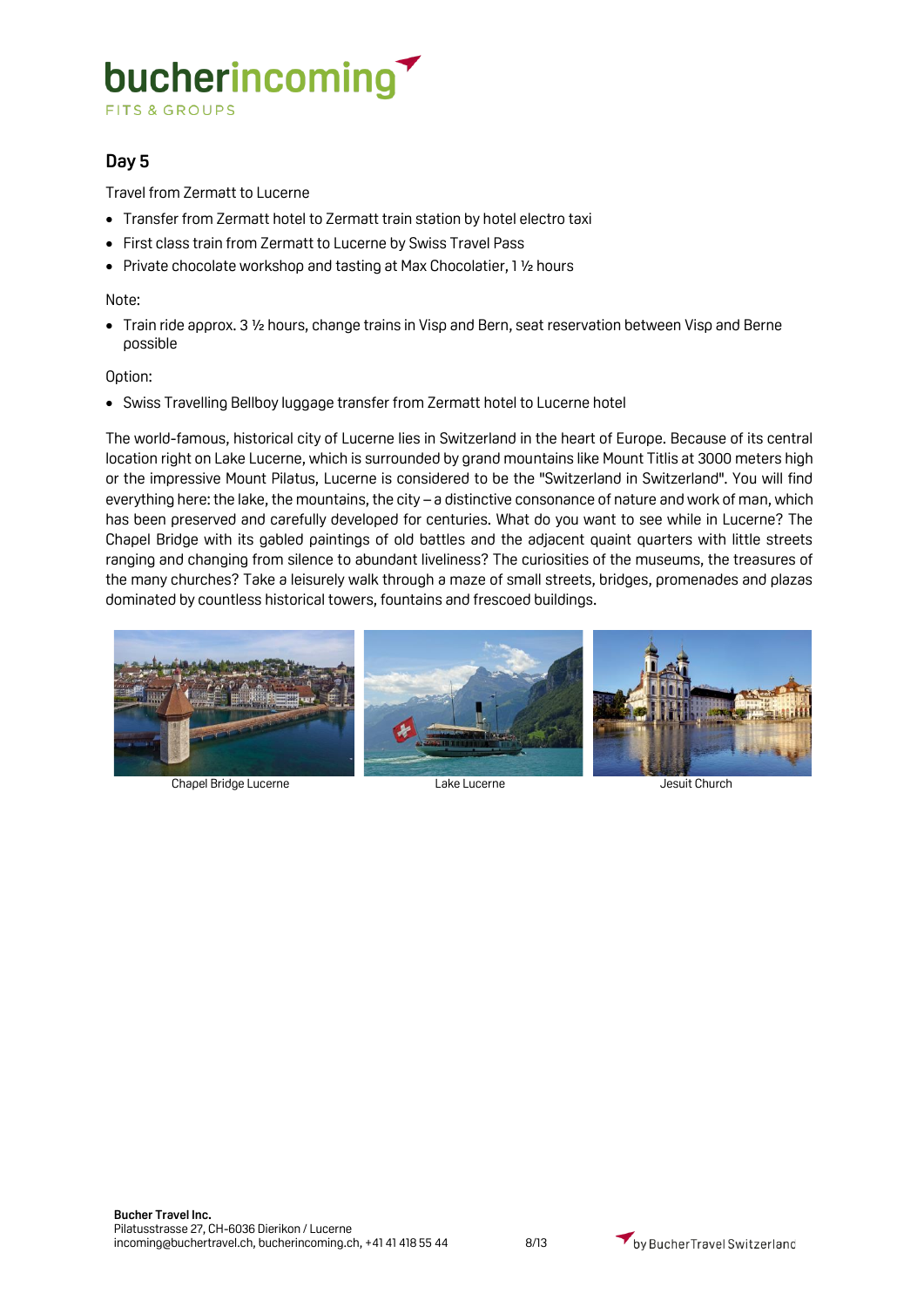#### **Day 6**

Day at leisure and dinner cruise on Lake Lucerne

• Sunset dinner cruise incl. 3-course dinner, 1 mineral & 1 coffee or tea, 2 ½ hours

See the sun set over Mount Pilatus while the paddle steamer gently glides over the tranquil water of the lake. Enjoy the vintage atmosphere onboard as you treat yourself to a drink on one of the deck chairs or to an exquisite meal in the ornate salon.



Sunset dinner cruise

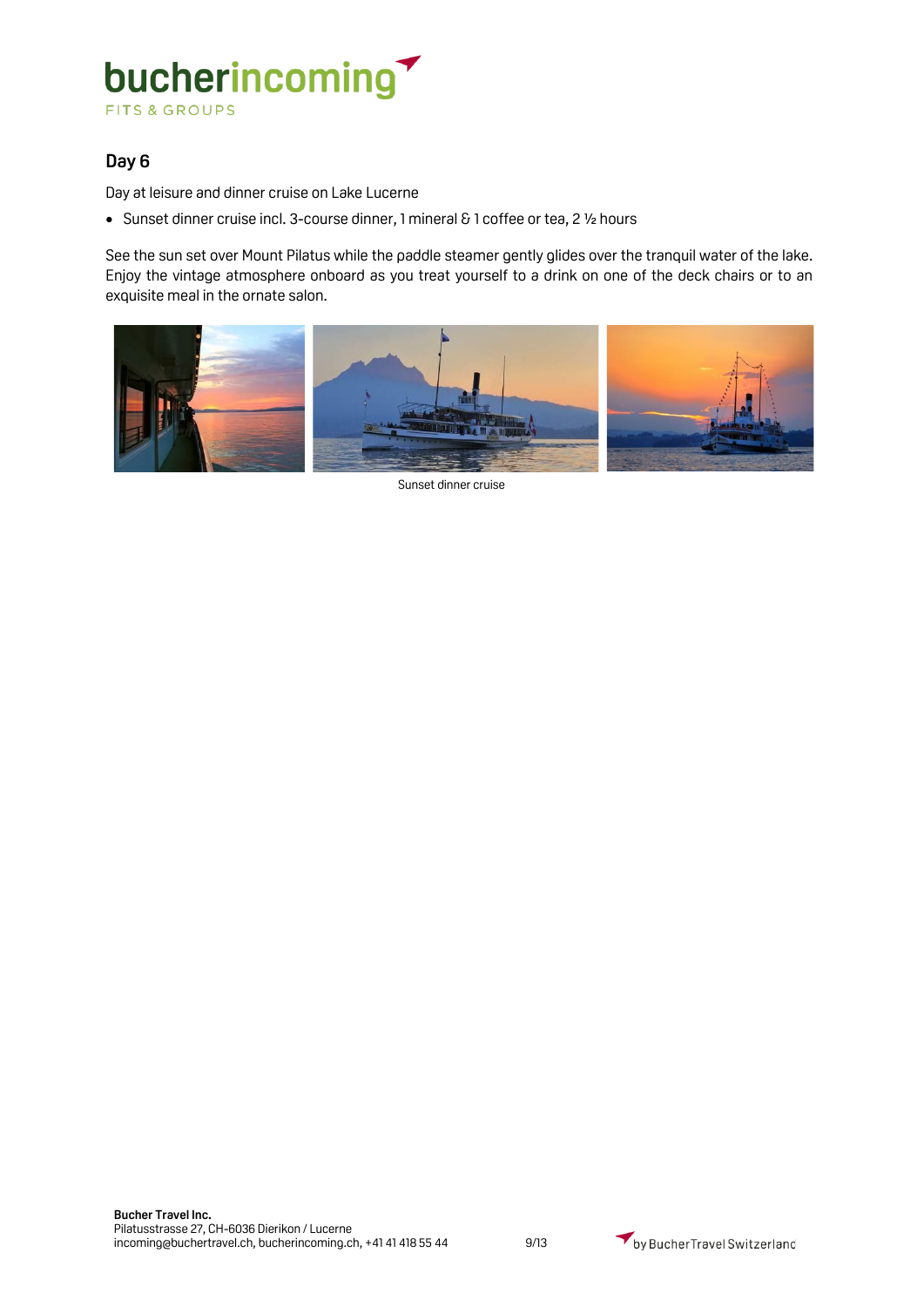**FITS & GROUPS** 

#### **Day 7**

Travel from Lucerne to Zurich via Emmental

- Private transfer from Lucerne hotel to Zurich hotel via Emmental
- Private tour, cheese degustation and fondue cooking class at Emmental cheese diary, 1 ½ hours
- Cheese fondue lunch (incl. 1 mineral, 1 class of wine & 1 coffee)

Note:

- Driving time from Lucerne to Emmental approx. 1 ¼ hours
- Driving time from Emmental to Zurich approx. 1 ½ hours

Enjoy a fascinating tour to the Swiss. You ride through the Emmental Valley, the dairy farming area, where the famous Emmental cheese is made. A region characterized by gentle, green pastures, soft hills, tiny villages scattered with farmhouses that hide beneath gigantic roofs and behind colorful flower beds. Relax while you travel through this intimate countryside until you come to Affoltern. The Emmental cheese dairy is delighted to invite you to see the Emmentaler show dairy in Affoltern in the Emmental valley and to learn the secrets of cheese production.

Zurich is top for leisure and pleasure. Gentle hills, peaceful woods, the unpolluted lakes and rivers, picturesque villages – and all just a stone's throw from the Alps. Zurich is the ideal starting point for all kinds of varied excursions. Enjoy the pretty old town of Zurich, the trendy new Zurich West district and the glorious lake. With opera, ballet, theater premieres, shows, musicals, art exhibitions in over 50 museums and 100 galleries, time never drags in Zurich. The famous Bahnhofstrasse and the Limmatquai are a shopper's paradise. Over 1,700 restaurants and bars serve both traditional Zurich and Swiss dishes as well as exotic specialties. The evenings will leave you spoilt for choice: indoors or outdoors, anything is possible as far as the nightlife in Zurich goes.



Emmental cheese dairy **Emmental valley** Emmental valley **Emmental valley** Zurich with Limmat river

#### **Day 8**

Departure Switzerland

- Private transfer from Zurich hotel to Zurich airport
- Departure Zurich airport, flight tba

#### Note:

- Driving time approx. 15 30 minutes
- We recommend to be at the airport approx. 3 hours prior departure time

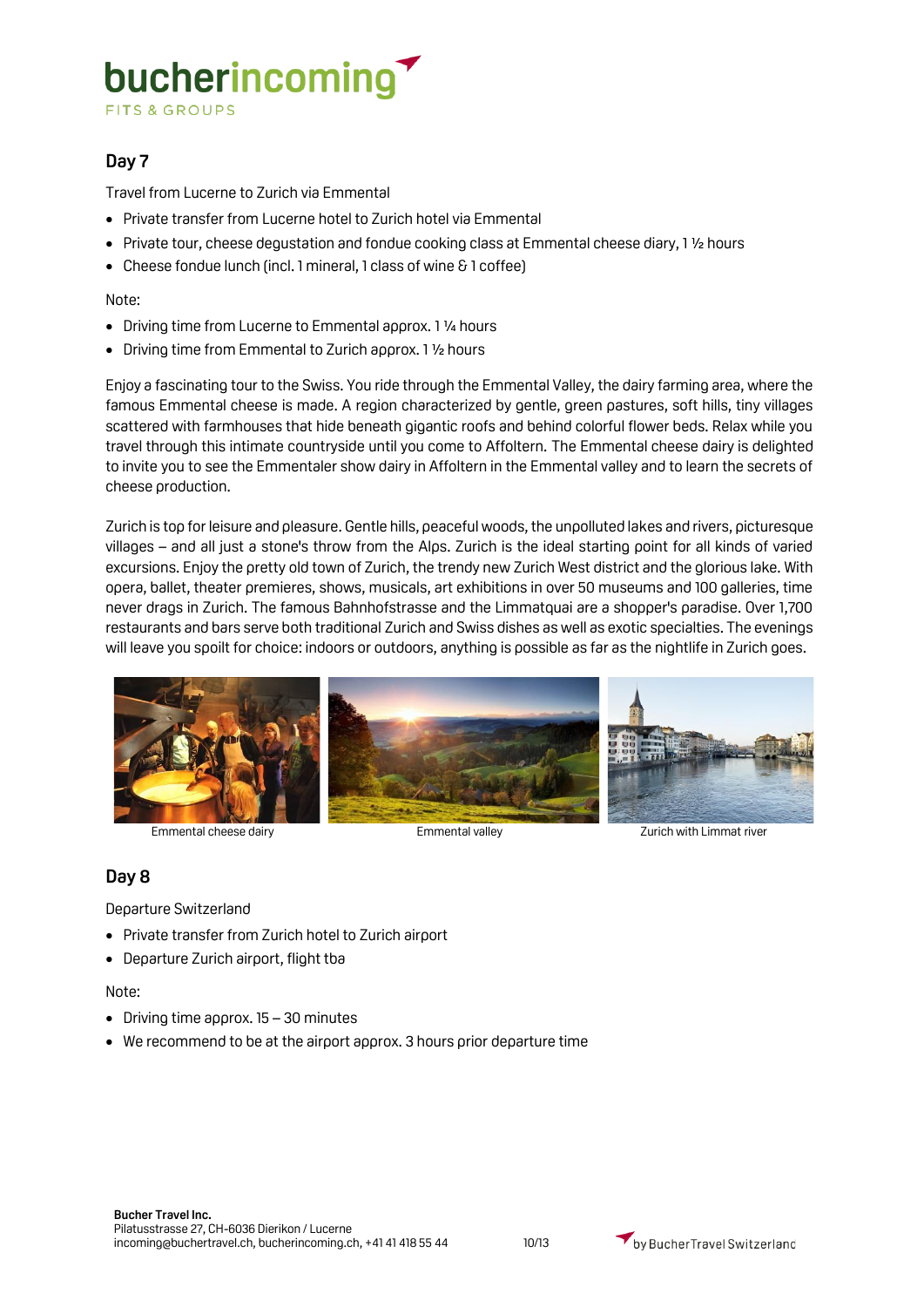**FITS & GROUPS** 

### **Rates**

#### **Included in our rate:**

- Accommodation as mentioned above including breakfast, service charge & taxes
- First class Swiss Travel Pass, 8 days
- Day 1 Private airport assistant for meet & greet, hand over travel documents and escort to train
- Day 1 First class train from Geneva airport to Montreux by Swiss Travel Pass
- Day 2 Private driver for half day excursion to Lavaux region, 4 hours
- Day 2 Private wine tasting at local winery including 5 wines, bread, cheese & jerky
- Day 3 First class train from Montreux to Zermatt by Swiss Travel Pass
- Day 3 Transfer from Zermatt train station to Zermatt hotel by hotel electro taxi
- Day 4 Private hiking quide for full day, 8 hours
- Day 4 Tickets to Mount Rothorn and back
- Day 4 Traditional Swiss Picnic with bread, cheese, sausage, jerky and Swiss white wine
- Day 5 Transfer from Zermatt hotel to Zermatt train station by hotel electro taxi
- Day 5 First class train from Zermatt to Lucerne by Swiss Travel Pass
- Day 5 Private chocolate workshop and tasting at Max Chocolatier, 1 ½ hours
- Day 6 Sunset dinner cruise on Lake Lucerne incl. 3-course dinner, 1 mineral & 1 coffee or tea, 2 ½ hours
- Day 7 Private transfer from Lucerne hotel to Zurich hotel via Emmental
- Day 7 Private tour, cheese degustation and fondue cooking class at Emmental cheese diary, 1 ½ hours
- Day 7 Cheese fondue lunch (incl. 1 mineral, 1 class of wine & 1 coffee)
- Day 8 Private transfer from Zurich hotel to Zurich airport

#### **Rates:**

#### **Up on request**

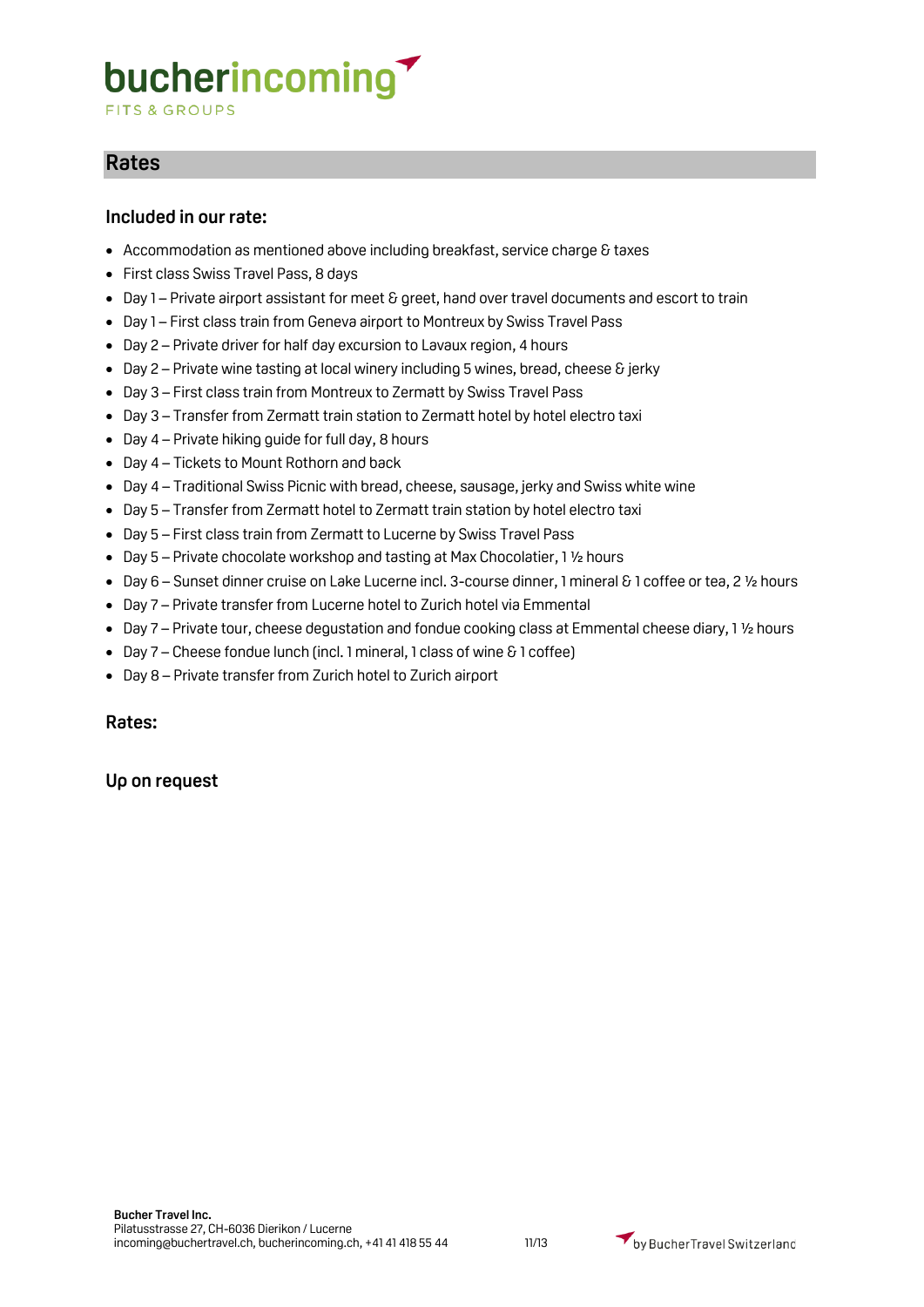**FITS & GROUPS** 

### **Notes**

- This is a quote only final rate subject to confirmation and availability
- All private transfers are by private sedan, Mercedes E-Class (2 persons) or minivan, Mercedes V-class (4 persons) or similar, with English speaking driver
- Upgrade to minivan if available (2 persons)
- With the Swiss Travel Pass you enjoy unrestricted travel on the entire rail, bus and boat network of Swiss Travel System, city trams and buses included. 50% discount on many mountain railways and cableways and free entry to 470 museums
- There is no porter / assistant service at the train stations you will need to carry your luggage
- If no seat reservation is included please arrive at train station at least 15 minutes prior to your departure to make sure you have a seat
- Seat reservations can be purchased and confirmed 3 months prior the train ride
- Seat reservations for regular trains will be charged with CHF 20.00 per seat and train ride
- Your train tickets are valid for the entire day
- Our general terms and conditions are part of this offer
- Travel Insurance not included